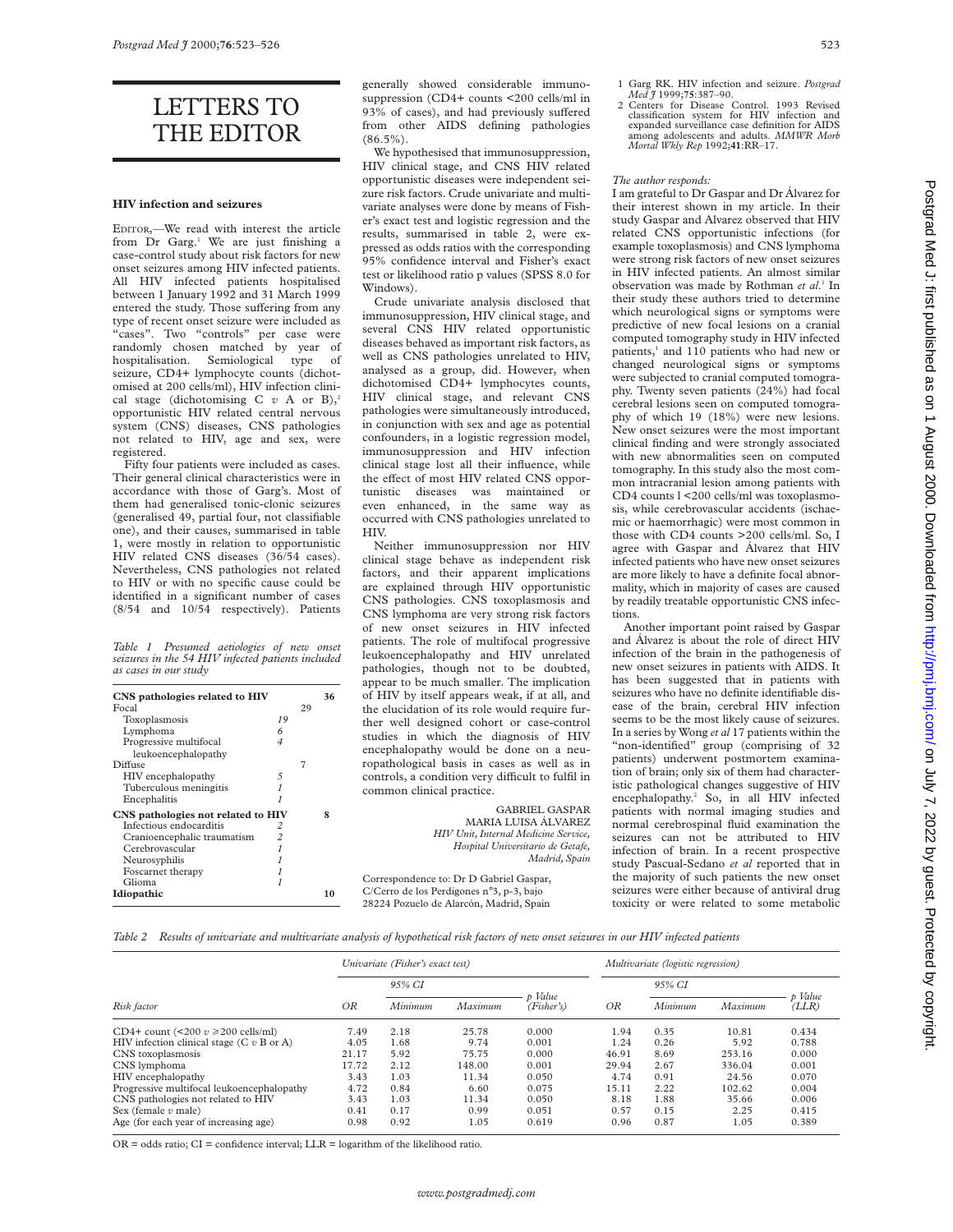the converse is also true that treatment of metabolic crisis can occasionally prove to be

derangement.<sup>3</sup> Even in patients with definite HIV encephalopathy whether seizures are caused by direct HIV infection of brain or some associated toxic/metabolic abnormality remains to be established. I agree with Gaspar and Álvarez that a well designed cohort or case-control study of neuropathologically proved HIV encephalopathy patients with seizures or without seizures is required to establish the role of direct HIV infection of brain in the aetiopathogenesis of new onset of seizures in these patients.

- 1 Rothman RE, Keyl PM, McArthur JC, *et al*. A decision guideline for emergency department utilization of noncontrast head computed tomography in HIV-infected patients. *Acad Emerg*
- *Med* 1999;**6**:1010–16. 2 Wong MC, Suite NDA, Labar DR. Seizures in human immunodeficiency virus infection. *Arch Neurol* 1990;**47**:640–2.
- 3 Pascual-Sedano B, Iranzo A, Marti-Fabregas J, *et al*. Prospective study of new-onset seizures in patients with human immunodeficiency virus infection: etiologic and clinical aspects. *Arch Neurol* 1999;**56**:609–12.

### **Medical restrictions to driving: awareness of patients and doctors**

EDITOR,—We were interested to read the article by Kelly *et al* on the awareness of patients and doctors of medical restrictions to driving published recently.<sup>1</sup> It reported that "Doctors' knowledge of current licensing policy and action to be taken if a patient was not eligible to drive was poor".

This led us to conduct our own research among hospital doctors, general practitioners (GPs), and medical students. We used the doctors' questionnaire from the study by Kelly *et al* to investigate local knowledge of driving restrictions. We interviewed 50 hospital doctors from a variety of specialties (14 house officers, 12 senior house officers, 14 registrars, and 10 consultants) at the Queen Elizabeth Hospital, Birmingham; 23 GPs from five different practices around Birmingham with experience ranging from GP registrar to those qualified 30 years; and 30 fourth year medical students. Participation was voluntary and anonymous.

Our results were similar to those reported by Kelly *et al*. Knowledge of the age at which licences should be reviewed for fitness to drive was generally around the correct age of 70 years (see table 1).

When asked to name conditions that should be reported to the Driving Vehicle Licence Authority (DVLA) epilepsy, stroke,

*Table 1 Knowledge of age at which licences should be reviewed for fitness to drive*

|                  | Mean age for<br>licence review<br>(vears) | Range of<br>answers given<br>(years) |
|------------------|-------------------------------------------|--------------------------------------|
| GPs              | 69.2                                      | $27 - 80$                            |
| Hospital doctors | 67.5                                      | $16 - 80$                            |
| Medical students | 67.6                                      | $18 - 85$                            |

*Table 2 Knowledge of specific restrictions*

| % Of correct complete advice (% of correct but incomplete advice) |                  |                  |  |  |
|-------------------------------------------------------------------|------------------|------------------|--|--|
| GP <sub>S</sub>                                                   | Hospital doctors | Medical students |  |  |
| 4(43)                                                             | 14 (26)          | 0(43)            |  |  |
| 13(26)                                                            | 2(26)            | 0(13)            |  |  |
| 35(0)                                                             | 16(0)            | 7(0)             |  |  |
| 26(0)                                                             | 41(0)            | 13(0)            |  |  |
| 0(52)                                                             | 0(48)            | 0(23)            |  |  |
|                                                                   |                  |                  |  |  |

and diabetes were the most frequently given answers in all three study populations. Four hospital doctors and one medical student did not know that conditions should be reported to the DVLA. Nobody stated that the patient's insurance company should be informed. Table 2 summarises the knowledge of specific restrictions among the three study populations.

For the five conditions for which specific restrictions were asked an average of 15.6% of GPs gave correct complete advice, while hospital doctors scored 14.6%, and medical students 5%. A  $\chi^2$  test demonstrated that there was no significant difference in knowledge between GPs and hospital doctors (p=0.85). Interestingly, 83% of GPs said that they would obtain further information about driving restrictions from leaflets produced by the DVLA, while only 16% of hospital doctors and no medical students knew about such publications.

These results appear to agree with the findings of Kelly *et al*. <sup>1</sup> They indicate that there may be a failure to communicate driving restrictions to patients as many medical practitioners are unaware of the existence or specific details of present legislation. GPs' spontaneous knowledge of driving restrictions is generally poor. However, with frequently changing legislation it could be argued that the high levels of awareness and access to DVLA publications may be sufficient to advise patients accurately. The success of this strategy relies on basic knowledge being sufficient to know when to refer to such information.

Medical restrictions on driving form an important subject area because of the implications for both the individual and other road users. Many in the medical profession are not sufficiently well aware of the requirements of existing legislation. Undergraduate and postgraduate teaching on the subject have been suggested as mechanisms to increase awareness about restrictions. With only 36% of students recalling having had some teaching on driving restrictions and knowledge among this group being poor, there remains potential for improvement in this area.

> SARA ORMEROD M T E HEAFIELD *Birmingham Neurosciences Centre, Queen Elizabeth Hospital, Edgbaston, Birmingham B15 2TH, UK*

1 Kelly R, Warke T, Steele I. Medical restrictions to driving: awareness of patients and doctors. *Postgrad Med J* 1999;**75**:537–9.

### **Addison's disease in type 1 diabetes, presenting with recurrent hypoglycaemia"**

EDITOR,—Although medical intervention can be deleterious when diabetes mellitus coexists with other endocrinopathies, as shown by increased susceptibility to insulin related hypoglycaemia in the case reported above,<sup>1</sup>

equally beneficial for diabetic decompensation and for coexisting unsuspected endocrinopathy other than Addison's disease. This is illustrated by an 81 year old woman admitted with diabetic decompensation characterised by a plasma glucose concentration of 35.1 mmol/l, urea 32.2 mmol/l, creatinine 164 µmol/l, and bicarbonate 24 mmol/l, in the presence of *Escherichia coli* septicaemia. By day 17, as a result of treatment with intravenous fluids, insulin infusion, and antibiotics, she was much improved, with random blood glucose of 3.1 mmol/l, urea 8.9 mmol/l, creatinine 142 µmol/l, and she was subsequently discharged home. What had been overlooked, in the preoccupation with her diabetic status, was that plasma calcium concentrations on day 1 and on day 17 were 3.6 mmol/l, and 2.64 mmol/l, respectively (unsolicited, therefore not perceived!), and that emergency treatment of diabetes, using large amounts of intravenous fluids, had been of equal benefit for diabetes and for coexisting hypercalcaemia. The latter, on subsequent investigation, proved to be attributable to primary hyperparathyroidism (characterised by a serum parathyroid hormone level of 75 pg/ml (reference range 11–55 pg/ml), in the presence of a plasma calcium of 2.94 mmol/l, with concurrent plasma albumin of 30 g/l).

### **Comment**

The prevalence of diabetes mellitus may be as high as 7.8% among patients with proven primary hyperparathyroidism,<sup>2</sup> either as a result of the fact that, since both type 2 diabetes and primary hyperparathyroidism are age related,<sup>34</sup> their prevalence in old age might be sufficiently high to result in their coexistence by pure chance, or because hypercalcaemia can be complicated by insulin resistance.<sup>5</sup> Support for the latter theory comes from the case report of a 56 year old woman presenting simultaneously with type 2 diabetes and primary hyperparathyroidism, in whom parathyroidectomy resulted in reversal of glucose intolerance. This therapeutic "coup" was validated by the fact that, postoperatively, having discontinued her antidiabetic medication (gliclazide) for three months as a result of excellent control (characterised by glycated haemoglobin of 4.6%), a subsequent 75 g oral glucose tolerance test yielded normal results.<sup>6</sup>

O M P JOLOBE

*Department of Medicine for the Elderly, Tameside General Hospital, Fountain Street, Ashton under Lyne OL6 9RW, UK*

1 McAulay V, Frier BM. Addison's disease in type 1 diabetes presenting with recurrent hypogly-caemia. *Postgrad Med J* 2000;**76**:230–2.

- 2 Taylor WH. The prevalence of diabetes mellitus in patients with primary hyperparathyroidism and amongst their relatives. *Diabet Med* 1991;**8**: 683–7.
- 3 Meneilly GS, Tessier D. Diabetes in the elderly. *Diabet Med* 1995;**12**:949–60.
- 4 Habener JF, Potts JT. Primary hyperparathy-roidism. In: DeGroot LJ, Besser G, Cahill GF, eds. *Endocrinology.* Philadelphia: WB Saunders, 1989: chapter 58.
- 5 Kim H, Kalkhoff RK, Costrini NV, et al. Plasma
- insulin disturbances in primary hyperparathy-<br>roidism. *J Clin Invest* 1971;50:2596-605.<br>6 Qiun JD, Gumpert JRW. Remission of non-<br>insulin-dependent diabetes mellitus following<br>resection of parathyroid adenoma. *Diabet Med* 1997;**14**:80–1.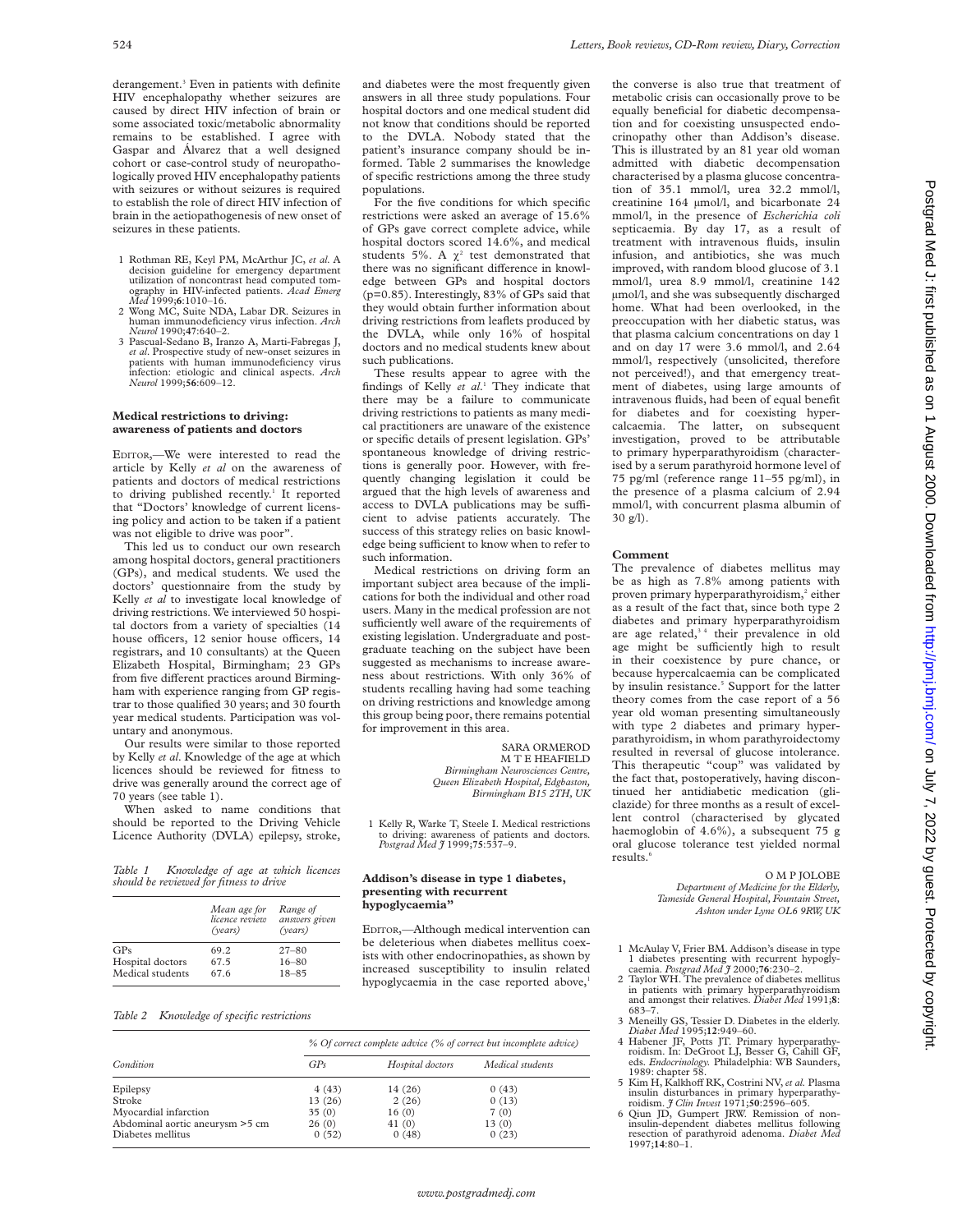# BOOK REVIEWS

The reviewers have been asked to rate these books (or CD-ROMs) in terms of four items: readability (or technical quality), how up to date they are, accuracy and reliability, and value for money, using simple four point scales. From their opinions, we have derived and overall "star" rating:  $\star$  = poor;  $\star \star$  = reasonable;  $*** = \text{good}$ ;  $*** = \text{excellent}$ .

**Bedside Cardiology.** Edited by Jules Constant. (Pp 342; \$49.95 paperback.) Lippincott Williams & Wilkins, 1999. ISBN  $0-7817-2168-7$ .\*\*\*

The fifth edition of *Bedside Cardiology* is a refreshing educational read to all training in cardiology as well as established consultants in cardiology and those with an interest in the subject. Dr Constant is Associate Clinical Professor at the State University of New York at Buffalo. He clearly is an expert clinician. This book has a unique style incorporating what the author calls the Socratic method of teaching. The information is presented very much as a question and answer format for programmed learning.

Cardiac diagnosis in recent years has tended to become more focused on accurate non-invasive investigations rather than an in-depth precise clinical bedside diagnosis. This book would tend to redress that trend and focus the emphasis again an accurate examination. Anyone teaching medical students or postgraduate students would greatly enhance their diagnostic acumen with a careful examination of this book. The author emphasises many important aspects of a clinical examination and educationally the discussion of false positive and false negative signs that every technology suffers from is particularly valuable.

I found this a highly educational and exciting book to read. The author has a style which attracts you to constantly read every section and it is very difficult to skim any section for fear of losing valuable information.

The chapters on the jugular venous pressure and arterial pulses are particularly educational.

This book is essential reading for all those involved in clinical cardiology, not only to enhance their own diagnostic acumen but also to refresh their knowledge, enabling them to become better teachers of the bedside manner of diagnosing and teaching cardiology.

D J COLTART *Consultant Cardiologist/Clinical Director, Cardiothoracic Unit, St Thomas's Hospital, London,*  $U\overline{K}$ 

**Instant Notes in Immunology.** By P M Lydyard, A Whelan, M W Fanger. (Pp 318; £14.95 paperback.) Bios Scientific Publishers, 1999. ISBN 1-85996-007-4.\*\*\*\*

I recommend this new short soft backed immunology textbook to both medical students and to those studying for their respective collegiate examinations. A major advantage of the format of this book is that it allows one to find essential pockets of information that in many other immunology books are disseminated throughout the text and hence difficult to extract. The key notes at the start

of each chapter are good revision/overview statements. This is not a clinical immunology book, but it does apply basic mechanisms to clinical situations in the applied chapters. The 120 multiple choice questions at the end of the book will be particularly welcomed by candidates for collegiate examinations as there is a lack of quality published multiple choice questions in the field of immunology.

At  $f<sub>i</sub>$  14.95 this book is a worthy investment for those interested in expanding their knowledge of immunology.

> R J POWELL *Clinical Immunology Unit, Queen's Medical Centre, Nottingham, UK*

**Lee's Synopsis of Anaesthesia.** 12th Ed. G B Rushman, N J H Davies, J N Cashman. (Pp 750; £27.50.) Butterworth Heinemann, 1999. ISBN 0-7506-3247-X.\*\*\*\*

The 12th edition of this book is a mine of information. The sections on history and intensive care medicine will be missed, but it does allow the book to be easily portable again. The book, having been read once, will be used to revise, and subsequently to refer to time and time again.

The trainee anaesthetist will obviously need to undertake wider reading. For example, the section on acid-base balance is excellent from which to revise, but perhaps difficult to learn from. The synopsis has justifiably strict criteria for accepting patients for daycase surgery, but some anaesthetists may not be so strict. In further reading the anaesthetists will be assisted by the excellent references at the end of each chapter.

The chapter on obstetric anaesthesia is most comprehensive. The section on regional analgesia is a great reference section with clear unequivocal descriptions of techniques. The brief final section on statistics is most helpful.

The chapter on rare diseases will be of great use when the anaesthetist is confronted with a patient only an hour or two before an operation, who is suffering from a rare condition.

*Lee's Synopsis of Anaesthesia* is a textbook to have at hand and will prove invaluable to those in training, those recently trained, and those anaesthetists old enough to have been examined by J Alfred Lee himself. I can well remember being asked to tell him all I knew about Di Vinyl Ether!

> N W KING *Consultant Anaesthetist, Leicester General Hospital, UK*

**Benefits and Hazards of Exercise.** Edited by Domhnall MacAuley. (Pp 384; £35.00.) BMJ Publishing Group, 1999. ISBN 0-7279-1412-X.\*\*\*\*

The stated aim of this book is to be a "must for all of us who are involved in promoting physical activity and advising people who are interested in exercise". Its target audience is diverse and includes specialists in sports medicine, general practioners, sports scientists, and trainers. Individual chapters cover most aspects of exercise and range from a general overview of the methods of promoting physical activity in primary care to the specific problems of altered reproductive function in endurance athletes and the physiological adaptations of altitude training. There are excellent chapters on exercise and diabetes and exercise and hypertension, with a chapter concentrating on the important interaction between exercise and psychological well being. Concise summaries are provided for all chapters and the most important learning points are highlighted in boxes. Multiple choice questions are also provided at the end of each chapter which allow the reader to test their knowledge. The book is well referenced and up to date, but deficiencies in the literature are acknowledged by the authors.

Anyone with an interest in sports medicine will find something in this book to interest them. It is well written and provides a concise yet comprehensive overview of the benefits and hazards of exercise.

> R ROBINSON *Glenfield NHS Trust, Leicester, UK*

### **Guide to Working in Europe for Doctors.** By K E A Darling. (Pp 226;  $\zeta$ 19.95.) Churchill Livingstone, 2000. ISBN 0-443-  $06281 - 1.****$

The first section comprises three chapters. The first chapter is a brief but insightful history of the origins of a united Europe, the administrative bodies, how legislation is passed, and the implications for healthcare professionals. Chapter 2 focuses on the differences between EU member states by region: English speaking countries (UK and Republic of Ireland), Benelux countries (Belgium, the Netherlands, and Luxembourg), French speaking countries (France, Belgium, Switzerland (although not part of the European economic area), and Luxembourg), German speaking countries (Germany, Austria, Switzerland, and Luxembourg), Norden (Denmark, Finland, Iceland, Norway and Sweden), and Southern Europe (Spain, Portugal, Italy, and Greece). The organisation of healthcare systems, education and clinical training, terms and conditions of employment, practical differences in the workplace, recognised qualifications and examination grades, culture, and ethics are all outlined. In the third chapter the practical points of moving abroad are covered including two valuable checklists, the costs of moving abroad and planning a move.

The second section comprises details relevant to the 19 individual countries, including the United Kingdom.

Obviously this book should be in every medical library. But would it be a worthwhile investment for someone who is going to work in Europe, especially as they will usually only be working in one country? The first section, of 43 pages, provides such a wealth of general information and advice, and the specific information provided about the country to which you intend to move and the others is so interesting, that the answer is "Yes."

Oh, and whatever you do, ensure that you have the necessary qualifications, or can acquire the recognised equivalents abroad, such that you can return to your home country—comprehensive recognition of qualifications throughout Europe is not yet with us.

> PHILIP D WELSBY *Consultant Physician, Western General Hospital, Edinburgh, UK*